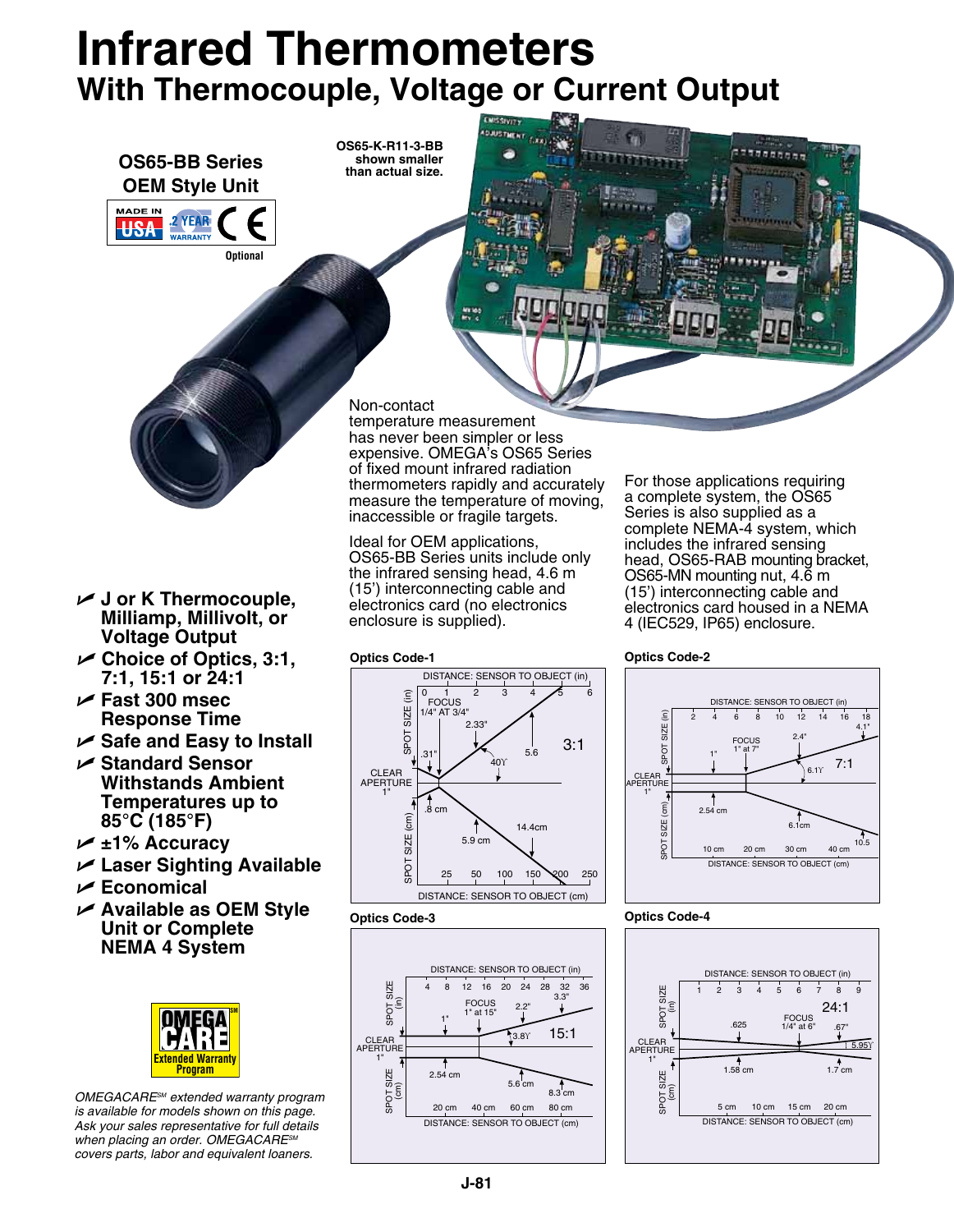# **Infrared Thermometer**

## **OS65 Complete NEMA-4 System**



The OS65 Series can be installed in your existing equipment or mounted with its own hardware for continuous monitoring of a process line. Since the OS65 Series infrared thermometers do not use chopper motors or vibrator mechanisms, they can be mounted in any position and in hostile environments without suffering any loss in performance.

This includes installations that are moving, vibrating or subject to mechanical shock. This rugged design coupled with their relatively small dimensions makes these sensors ideally suited for a wide variety of applications where durability, size and low cost are important.

These microprocessor-based modules offer a choice of temperature ranges, optical patterns or fields of view (3:1, 7:1, 15:1 or 24:1), and 6 outputs (J or K thermocouple, 1 mV/degree, 4 to 20 mA, 0 to 20 mA, and 0 to 5 Vdc) to feed directly into panel meters, temperature/ process controllers, dataloggers, data acquisition systems or other instrumentation.

### **Options for OS65 Series**

| <b>Order Suffix</b> | <b>Description</b>                                      |
|---------------------|---------------------------------------------------------|
| -C50                | 15.2 m (50') cable<br>[replaces 4.6 m<br>$(15')$ cable] |
| <b>OS-NIST</b>      | NIST-traceable<br>calibration<br>certificate            |
| -RS2 <sup>2</sup>   | RS232 comm                                              |
| $-RSA2$             | RS485 comm                                              |
|                     | CE marked model <sup>1</sup>                            |

*1 Not available with -BB units. 2 Options RS2 and RS4 are mutually exclusive. Only one may be specified.*

**OS65-J-R3-1-RS2 shown smaller than actual size.**

**Complete NEMA 4 system comes with OS65-RAB mounting bracket, OS65-MN mounting nut, 4.6 m (15') interconnecting cable. Electronics housed in OS65-NEMA4 (IEC529, IP65) enclosure.**

#### **Range Table\***

| Range<br>Code | <b>Temperature</b><br>Range     |
|---------------|---------------------------------|
| -R1           | -70 to 250 $\mathrm{^{\circ}F}$ |
| -R2           | -57 to 125°C                    |
| -R3           | 0 to 250 $\mathrm{^{\circ}F}$   |
| -R4           | 0 to $125^{\circ}$ C            |
| -R5           | -70 to 500 $\mathrm{^{\circ}F}$ |
| -R6           | -57 to 250 $^{\circ}$ C         |
| -R7           | 0 to 500°F                      |
| -R8           | 0 to 250 $^{\circ}$ C           |
| -R9           | -70 to 1000°F                   |
| $-R10$        | -57 to $500^{\circ}$ C          |
| -R11          | 0 to $1000^\circ F$             |
| -R12          | 0 to 500°C                      |



*OMEGACARESM extended warranty program is available for models shown on this page. Ask your sales representative for full details when placing an order. OMEGACARESM covers parts, labor and equivalent loaners.*

#### **Optical Table†**

| <b>Optics</b><br>Code | <b>FOV</b><br>(Field of View) |
|-----------------------|-------------------------------|
| -1                    | 3:1                           |
| -2                    | 7:1                           |
| -3                    | 15:1                          |
|                       | 24:1                          |

## To Order

| .                             |                              |                         |
|-------------------------------|------------------------------|-------------------------|
| <b>Model No.</b>              | <b>Output</b><br><b>Type</b> | <b>Compatible Meter</b> |
| $OS65-J(*)$ <sup>(†</sup> )   | J                            | DP25-TC, DP41-TC        |
| $OS65-K(*)$ <sup>(†</sup> )   | κ                            | DP25-TC, DP41-TC        |
| $OS65-MV(^{*})({}^{\dagger})$ | 1 mV/deg                     | DP25-E, DP41-E          |
| $OS65-MA1(*)$ <sup>(†</sup> ) | 4 to 20 mA                   | DP25-E, DP41-E          |
| $OS65-MA2(*)$ <sup>(†</sup> ) | 0 to 20 mA                   | DP25-E. DP41-E          |
| $OS65-V(*)$ <sup>(†</sup> )   | 0 to 5 Vdc                   | DP25-E. DP41-E          |

*\* Insert temperature range code from range table above.* 

*† Insert optics code from optical table above. See optical diagrams at omega.com for complete details. Ordering Examples: OS65-K-R11-3, infrared transmitter with NEMA 4 enclosure, 0 to 1000°F range, Type K output, 15:1 optics, with OS-NIST, NIST-traceable calibration certificate.*

*OS65-J-R3-2-C50-RS2, infrared transmitter with NEMA 4 enclosure, 0 to 250°F range, Type J output, 7:1 optics, 15.2 m (50') cable, and RS232 communications.*

*OCW-3, OMEGACARESM extends standard 2-year warranty to a total of 5 years.*

*For Models with Built-in Backlit LCD Visit Us Online*